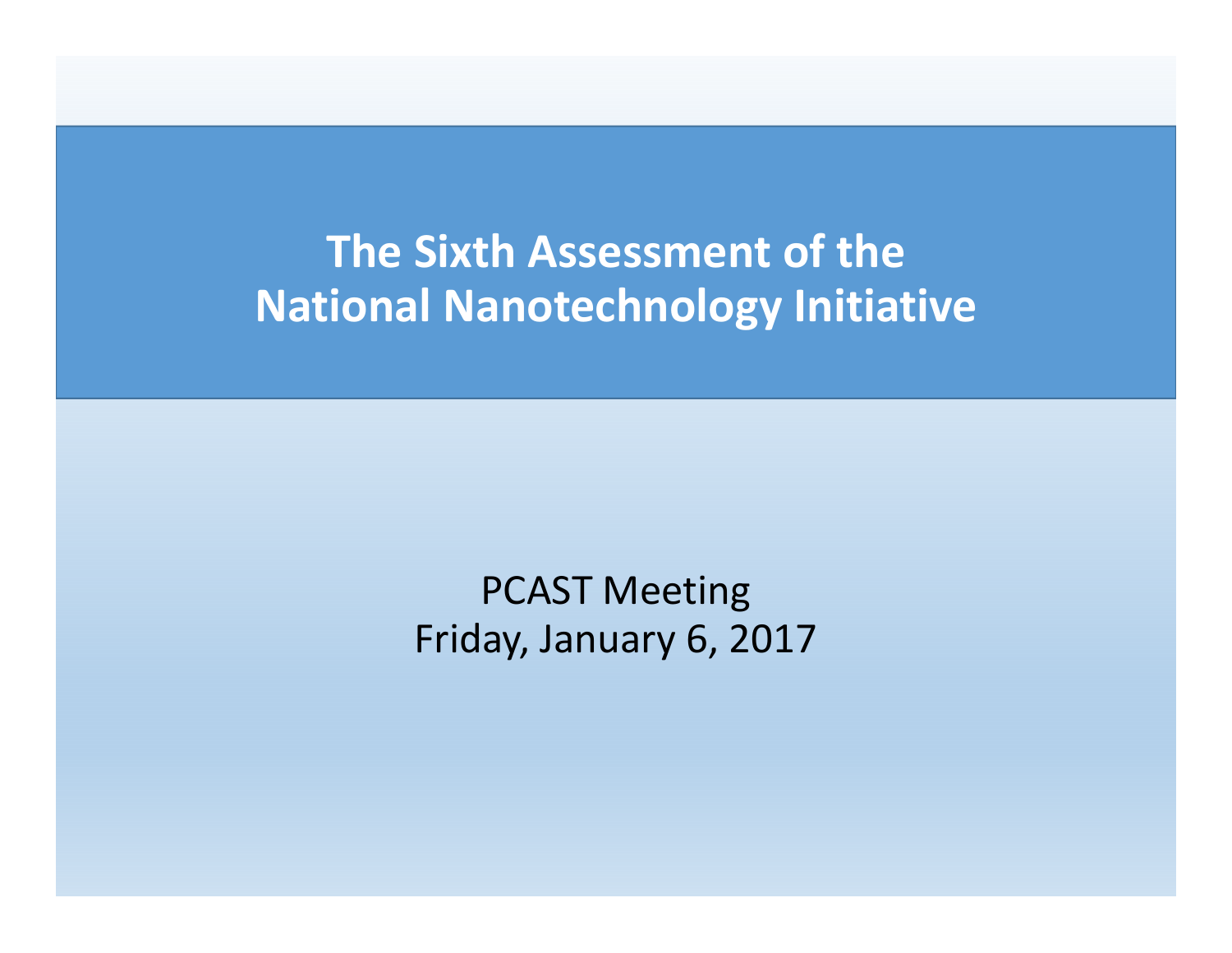## **S.3084 - American Innovation and Competitiveness Act 114th Congress (2015-2016)**

- •**Previous PCAST reviews of NNI: 2005, 2008, 2010, 2012, 2014**
- •**Previous NRC reviews of NNI: 2002, 2006, 2009, 2013, 2016**

"We were particularly pleased to see that Congress passed the American Innovation and Competitiveness Act before adjourning its most recent session in December 2016. The Act continued to endorse and embrace the NNI, and in its trust for the Initiative, Congress reduced the number of mandated reviews by PCAST and NRC and instructed PCAST and NRC to work concurrently: each group will be required to release a report every 4 years. In keeping with our recommendations of 2014, we enthusiastically agree. "